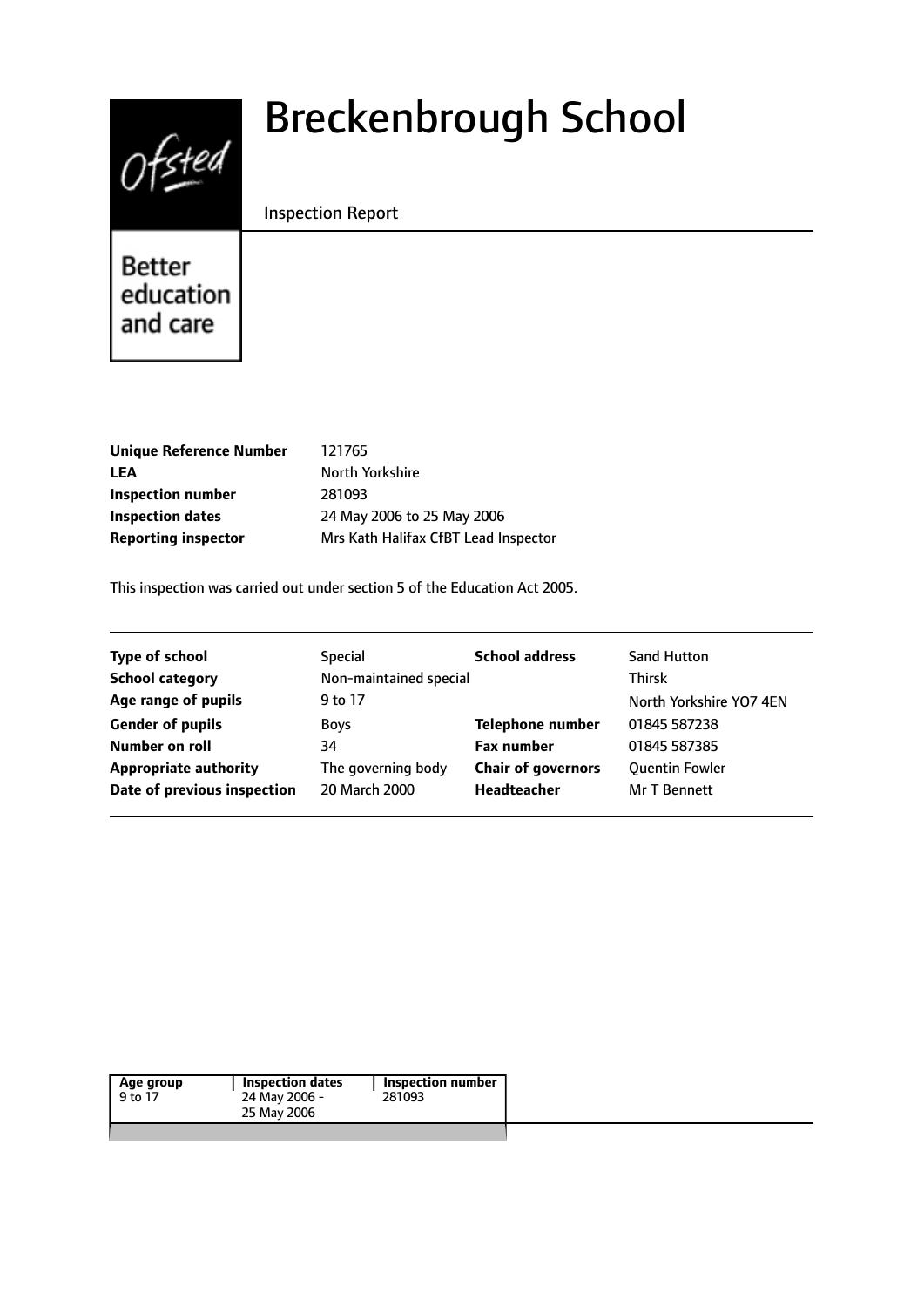#### Website: www.ofsted.gov.uk

This document may be reproduced in whole or in part for non-commercial educational purposes, provided that the information quoted is reproduced without adaptation and the source and date of publication are stated.

Further copies of this report are obtainable from the school. Under the Education Act 2005, the school must provide a copy of this report free of charge to certain categories of people. A charge not exceeding the full cost of reproduction may be made for any other copies supplied.

<sup>©</sup> Crown copyright 2006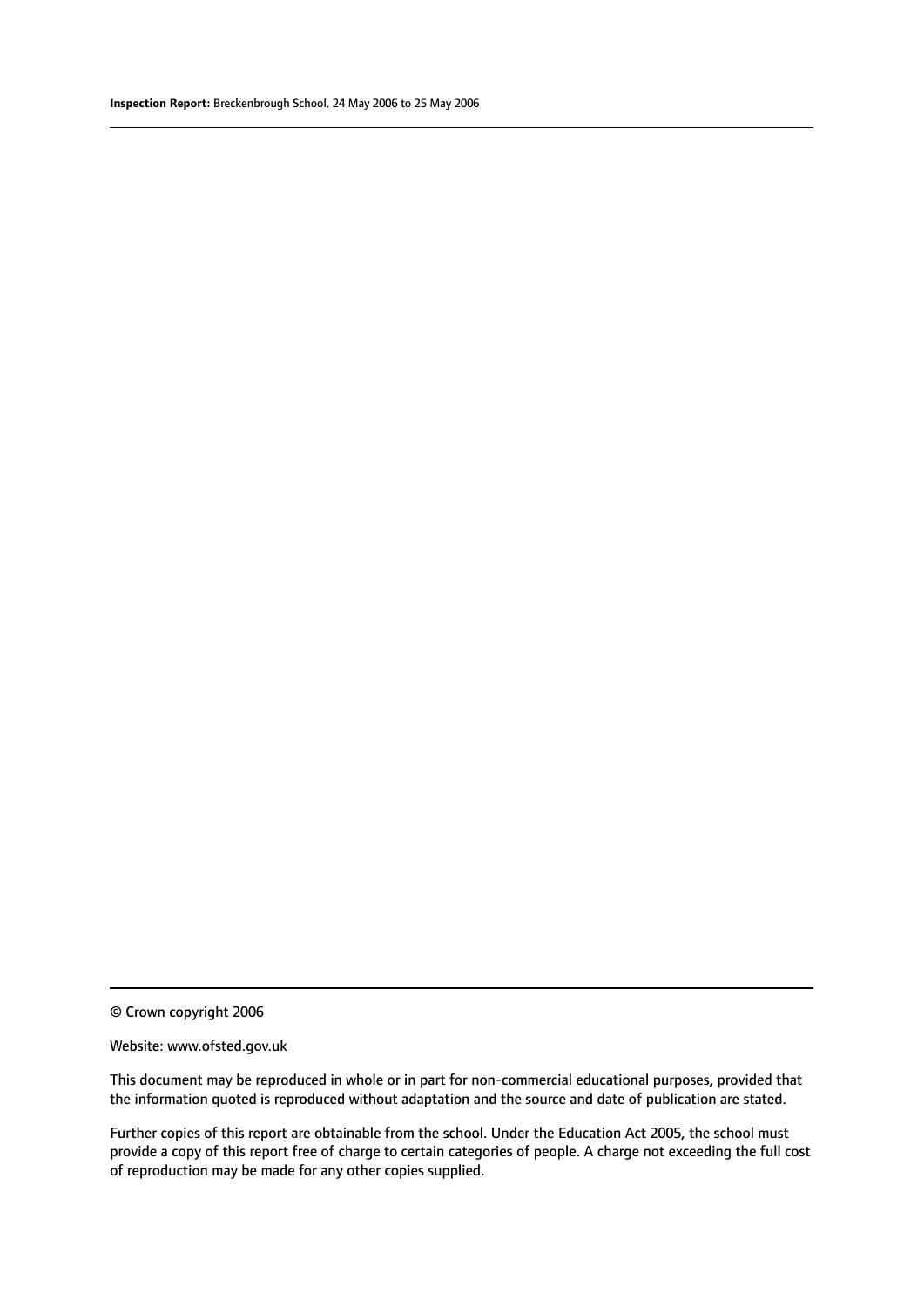# **Introduction**

The inspection was carried out by two Additional Inspectors.

# **Description of the school**

Breckenbrough is an independent residential special school run by the Society of Friends (Quakers). Currently, it provides education for boys from 18 local authorities. Of the 34 on roll, 25 have Asperger's syndrome and have social, emotional and behavioural needs. All have statements of special educational need to meet their learning difficulties. All are of White British heritage, and seven are looked after by the local authority. There are three boys under the age of 11. They are educated alongside pupils in Year 7. Seven pupils attend the school only in the day time.

## **Key for inspection grades**

| Grade 1 | Outstanding  |
|---------|--------------|
| Grade 2 | Good         |
| Grade 3 | Satisfactory |
| Grade 4 | Inadequate   |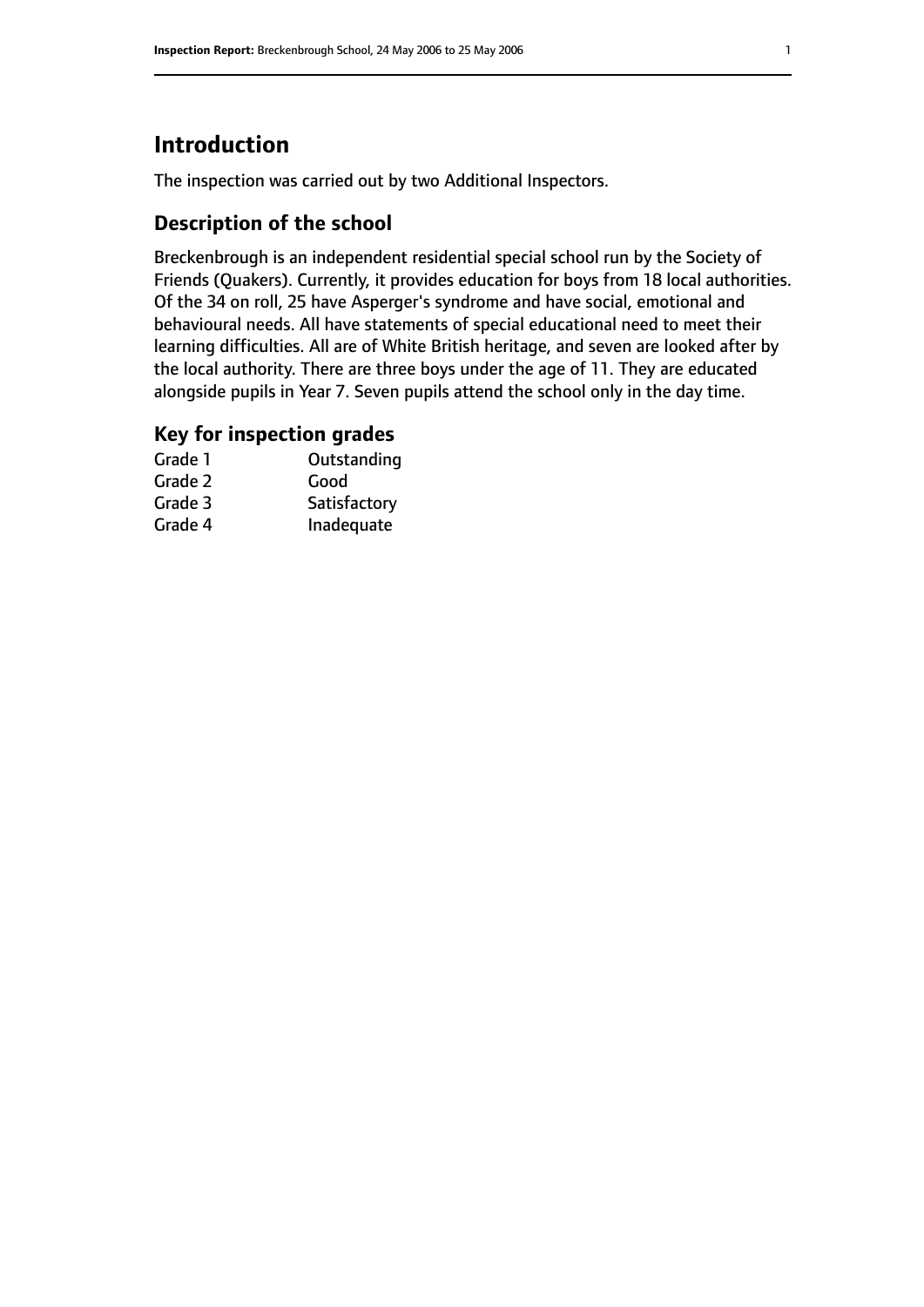# **Overall effectiveness of the school**

#### **Grade: 2**

This is a good school, which is successful in helping pupils who have failed in mainstream education make a success of their lives. The school's overall view of its effectiveness matches the inspection judgement. Achievement is good overall because of good teaching. As a result, and despite having been out of school for up to three years, pupils achieve between 6 and 11 passes in GCSE. Achievement in science is outstanding because of excellent teaching. This good and outstanding achievement is re-enforced by outstanding aspects in personal, social, health and citizenship education (PSHCE) that has a strong impact on pupils' personal development. Pupils behave extremely well and derive great enjoyment from their education. As a result attendance is good. Furthermore, the good boarding provision, alongside good care and quidance, contributes significantly to pupils' confidence and maturity. Achievement in Years 7 to 9 in English and mathematics is only satisfactory because weaknesses in assessment slow down the pace of pupils' learning. The curriculum is satisfactory. While some excellent work is done in PSHCE, there is no planned programme for sex and relationships education. This affects pupils' understanding of keeping safe. Equally, though a faith school, the omission of religious education limits pupils' understanding and tolerance of some of the major world faiths. Leadership and management are, overall, satisfactory. The good leadership of the headteacher is influential in maintaining the ethos of the Society of Friends. However, evaluation of the school's performance lacks rigour and is sometimes inaccurate. Satisfactory progress has been made since the last inspection. Despite staffing difficulties, pupils continue to leave with a good range of GCSE awards. Capacity to improve is satisfactory because of strengths in teaching and leadership that give pupils the skills and confidence to succeed in the world of work. Parents and carers speak very highly of the school. It provides good value for money.

#### **Effectiveness and efficiency of boarding provision**

#### **Grade: 2**

The latest report by the Commission for Social Care Inspections in November 2005 shows satisfactory improvement from the previous visit. It recognises that almost all of the National Minimum Standards are met. Since the report, managers have responded well to most of the areas identified, but still need to secure written permission from the parents of pupils who smoke. The report can be found at www.csci.org.uk.

The boarding provision is managed very efficiently. Daily handover meetings ensure effective communication between the residences and school. Care is a priority, and the number of staff employed provides well for individual safety and needs. Relationships with adults are outstanding and built on mutual trust. Pupils especially appreciate the healthy, plentiful range of high quality food. Good use is made of the community to further pupils' education, for example, through evening classes at nearby colleges. Very good links are maintained with parents. Good use is made of the facilities for evening activities such as drumming, cycling and the motorcycle club. The introduction of Pupil Development Packs has ensured good care, and education staff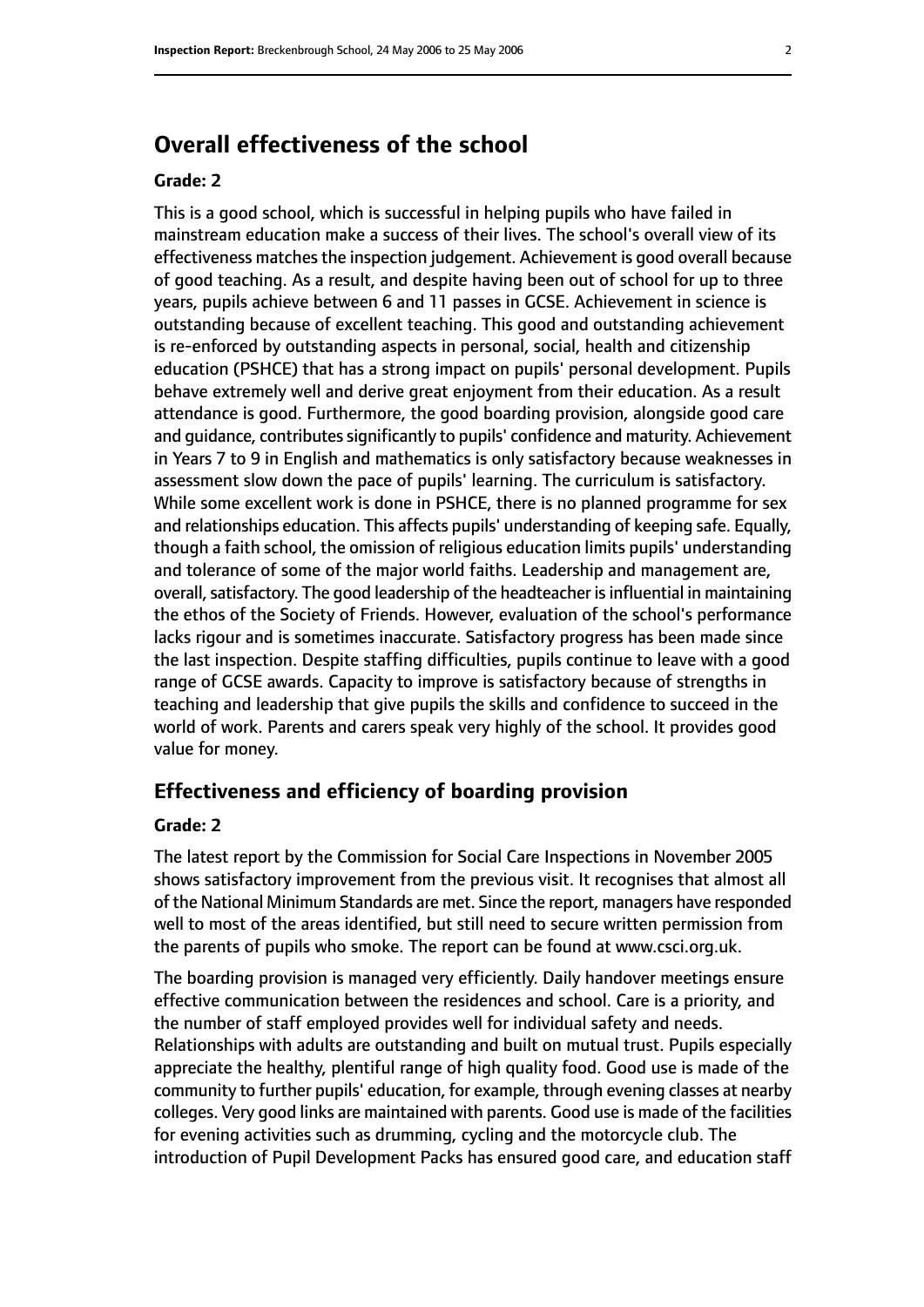are working towards the same targets, resulting in very good progress in pupils' personal development. Pupils preparing for examinations take advantage of the revision club but those in other age groups report there is no set time for them to do their homework. This slows their rate of progress.

#### **What the school should do to improve further**

- Improve systems for tracking pupils' progress in Years 7 to 9 so that teachers can accurately identify gaps in learning in English and mathematics and plan to fill these.
- Implement statutory programmes for sex and relationships education and for religious education that will help all pupils to adopt safe, healthy and harmonious lifestyles and an understanding of other faiths.
- Put into place rigorous systems to measure the school's performance.

# **Achievement and standards**

#### **Grade: 2**

The overall picture at the school is of good achievement. By Year 11, pupils gain between 6 and 11 subjects in GCSE, with over one third being at grade C or above. Taking account of their standards when they enter the school, this amounts to good progress. Achievement in science is outstanding because teachers have a very good knowledge of the subject and accurately record pupils' attainments and identify gaps in their learning. Good examination results have enabled the majority of pupils to go on to further education or open employment. Some have gone on to take degrees and others have forged successful careers, for example, in the police or army. Thus the school prepares its pupils well for future economic well-being. By Year 11, there is no significant difference in the achievement of any group of pupils, including those with Asperger's syndrome and those who are looked after by the local authority. Pupils who are gifted achieve highly through taking examinations early, including AS level mathematics. Talent is nurtured well enabling, for example, pupils to achieve county colours in pole-vaulting.

Progress in Years 7 to 9 is only satisfactory. Pupils are clearly making progress but gaps in learning have not been identified or improved. This is because there is little recorded evidence of progress in mathematics and English, owing to a lack of rigour in assessment procedures. Pupils have subject targets in mathematics but these are not always used. This and the lack of subject targets in English reduce the rate of progress. A state of affairs that is compounded by literacy skills not being promoted as well as they should be in other subjects in Years 7 to 9. Pupils in both age groups achieve high standards of behaviour and, though having had very negative attitudes to education previously, now have good attendance and enjoy their work.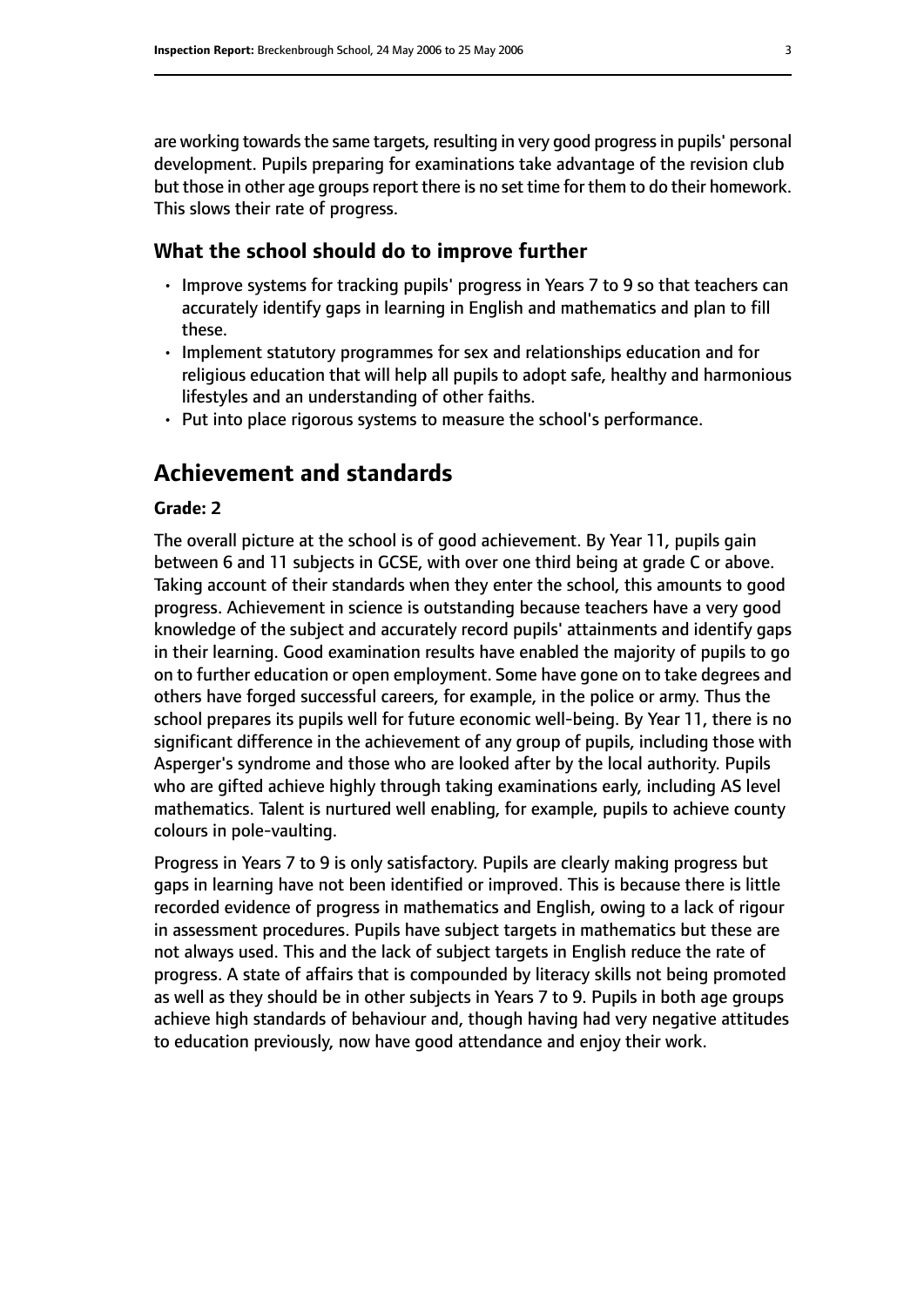### **Personal development and well-being**

#### **Grade: 2**

Pupils' personal development is good. They respond especially well to the ethos of the Society of Friends, showing tolerance and understanding. The attendance of all pupils improves dramatically during their time at the school and is good. As a result of the good provision for their spiritual, moral, social and cultural development, and through their academic achievement and social successes, pupils gain a genuine belief that they are of value. Pupils are justifiably proud of their achievements. Those who have complex behaviour needs because of their conditions are helped to manage them very well, enabling them to be educated alongside their peers. From Year 7, working as part of a team prepares pupils well for their future. Pupils eat healthily and take exercise but not all are fully conversant with the dangers of inappropriate relationships. Religious education has been taken off the timetable and, as a result, many pupils are not well prepared for living in a multicultural society. Most show respect for other cultures but a few lack the understanding of the beliefs and traditions of major world faiths that would enable them to show the same degree of respect.

# **Quality of provision**

#### **Teaching and learning**

#### **Grade: 2**

The quality of teaching and learning is good overall with some outstanding teaching being observed in Years 10 and 11. It is better in this age group than in Years 7 to 9 because the challenge of working towards GCSE really fires the enthusiasm of both teachers and pupils. Furthermore, the assessment procedures required by the examination boards identify gaps in learning and provide pupils with a clear understanding of what they need to do to improve. Meticulous planning and detailed assessment in science enables pupils to achieve highly because teachers are clear about how to progress learning. This is not always the case in English and mathematics in Years 7 to 9, where recording and reports tend to focus on the topics covered rather than the knowledge and skills acquired. Furthermore, targets for improvement are almost all behavioural and not linked to specific subjects. In all age groups, excellent relationships between pupils and adults give pupils the confidence, as stated by one teacher, to 'strive for the sky'.

#### **Curriculum and other activities**

#### **Grade: 3**

The curriculum is satisfactory, although this judgement is at odds with managers' view that the curriculum is good. It cannot be good because it does not meet all legal requirements. Religious education is not taught, neither is PSHCE provided fully. While some excellent PSHCE work is done in the residences and throughout the school day, pupils miss out on a formal programme about sex and relationships education and substance misuse, negatively affecting their awareness of keeping safe and healthy.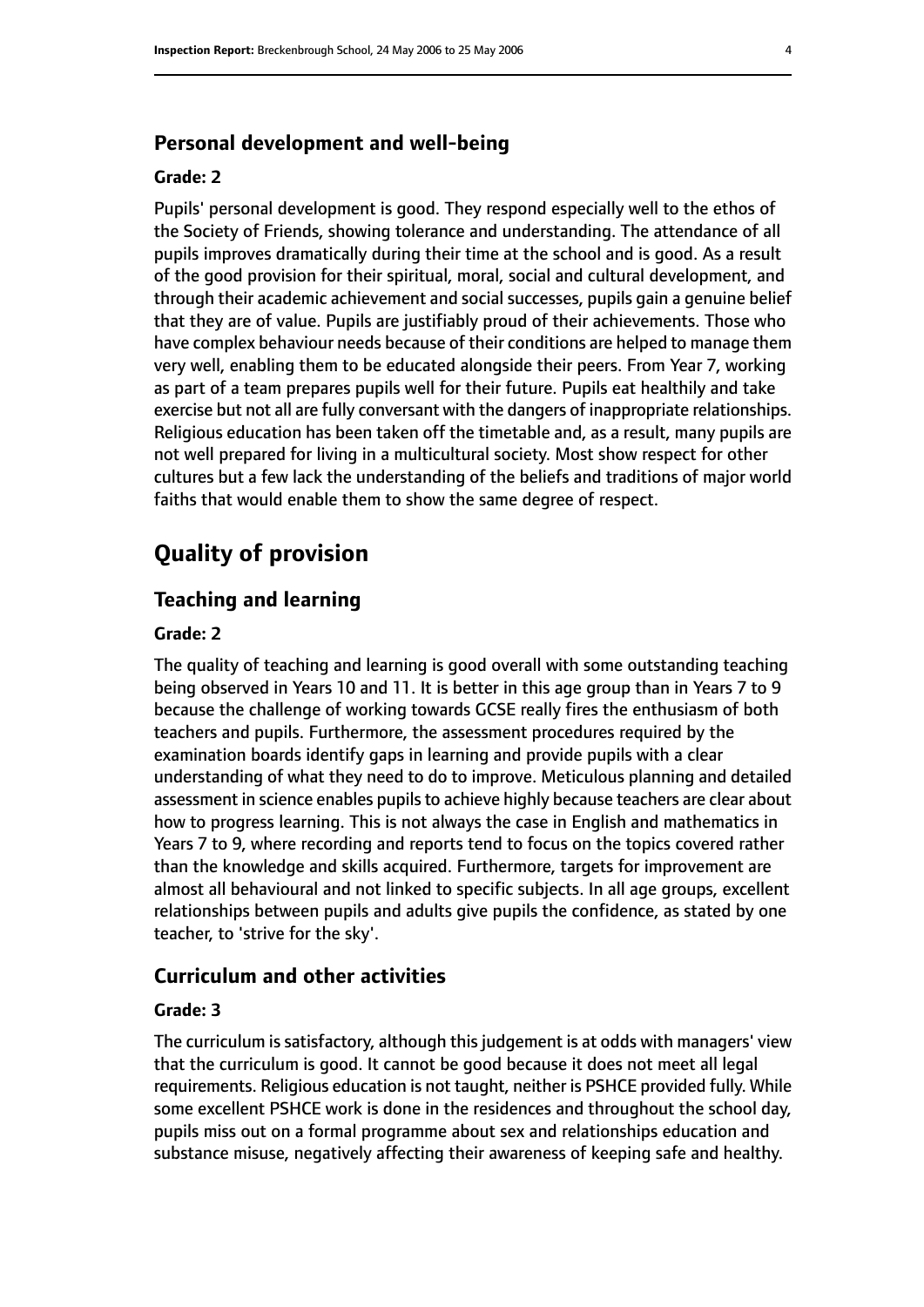A suitable amount of time is allocated to most subjects but the timetabling of some lessons affects pupils' progress. This is particularly so in English and Mathematics in Years 7 to 9 where many of the lessons are in the afternoon, some starting as late as 15:05. Nevertheless, the curriculum has some good features. The range of GCSE courses stretches pupils academically. In addition, pupils are motivated because courses are matched to their interests, for example, law or photography. The focus on sport, especially outdoor and adventurous activities, contributes considerably to pupils' physical health and mental well-being. Enrichment through evening activities is good with, for example, theatre visits and a computer club contributing to pupils' progress.

#### **Care, guidance and support**

#### **Grade: 2**

Pupils receive good care and support. Child protection procedures are in place and understood by staff. Health and safety procedures are robust. Where appropriate, assessments of the risks presented by individual pupils are undertaken. Similarly, the assessment of potential risks on visits out of school and in lessons is noted carefully. Pupils report they feel safe. For example, one commented, 'The school is like my family - in fact it is my family'. Good links are maintained with other professionals in the pupils' home area and very good work by the aftercare officer helps pupils make the transition to life after Breckenbrough successfully. Suitable links have been formed with the Connexions officer, but the lack of a formal careers education programme reduces pupils' understanding of the world of work.

# **Leadership and management**

#### **Grade: 3**

The judgement of satisfactory for leadership and management differs from that of good by the school. The headteacher is effective in leading the staff to break down barriers that in previous schools have negatively affected pupils' progress. The school has a good academic track record and is promoting personal development and well-being very successfully. As a result, pupils make astounding improvement in their attitude and behaviour, and are enabled to succeed in the wider world. However, here are no systems to track the achievement and progress of pupils in Years 7 to 9 and this restricts progress. Managers have not considered the impact of taking religious education and programmes about sex and relationships education and substance misuse off the curriculum and how this is affecting pupils' awareness of how to keep healthy and safe.

Governance is inadequate. Governors keep in close contact and visit the school regularly, and their monitoring of finances, health and safety, and the careers of pupils who have left is good. However, they are not monitoring adequately what is happening in school. Governors are not fully involved in self-evaluation and, while the views of pupils and parents are sought informally, there is no school council and no questionnaires to parents. Some curriculum requirements are not met. Improvement since the last inspection is satisfactory in relation to standards attained but key issues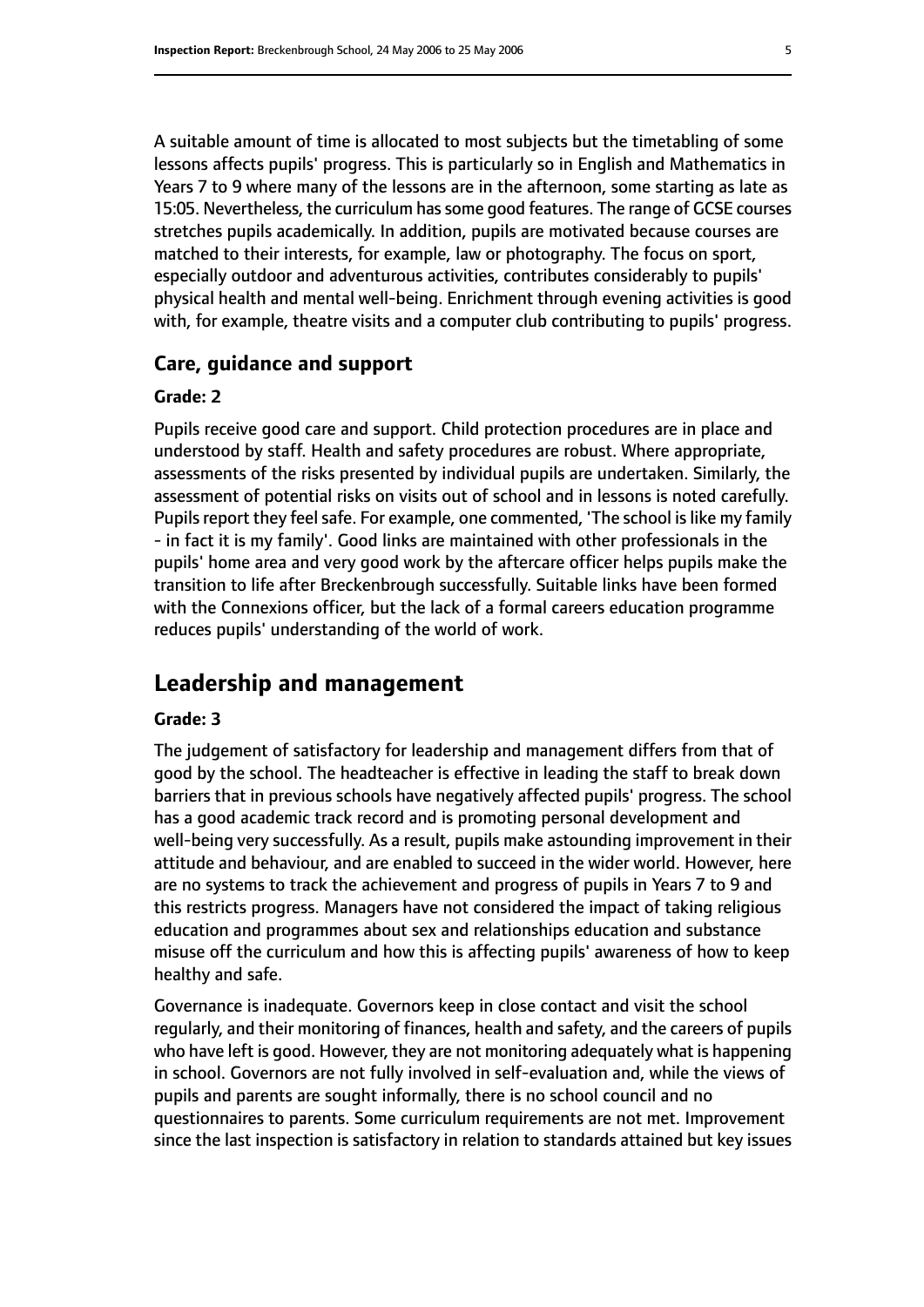to formally monitor and evaluate the school's performance have not been fully addressed. Because of the impact of the school's ethos on pupils' personal development and due to skilled teaching, the school has the capacity to improve further.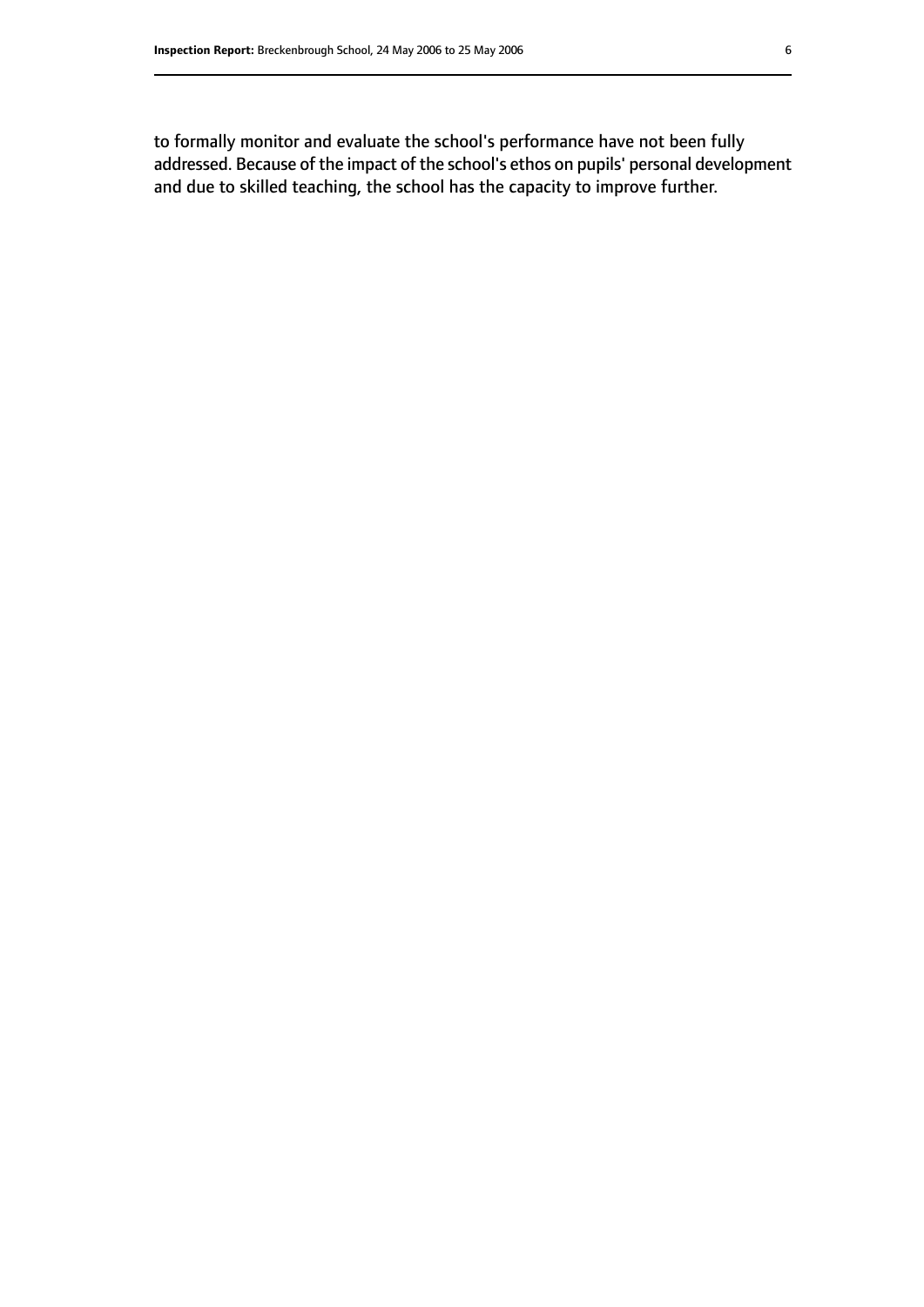**Any complaints about the inspection or the report should be made following the procedures set out inthe guidance 'Complaints about school inspection', whichis available from Ofsted's website: www.ofsted.gov.uk.**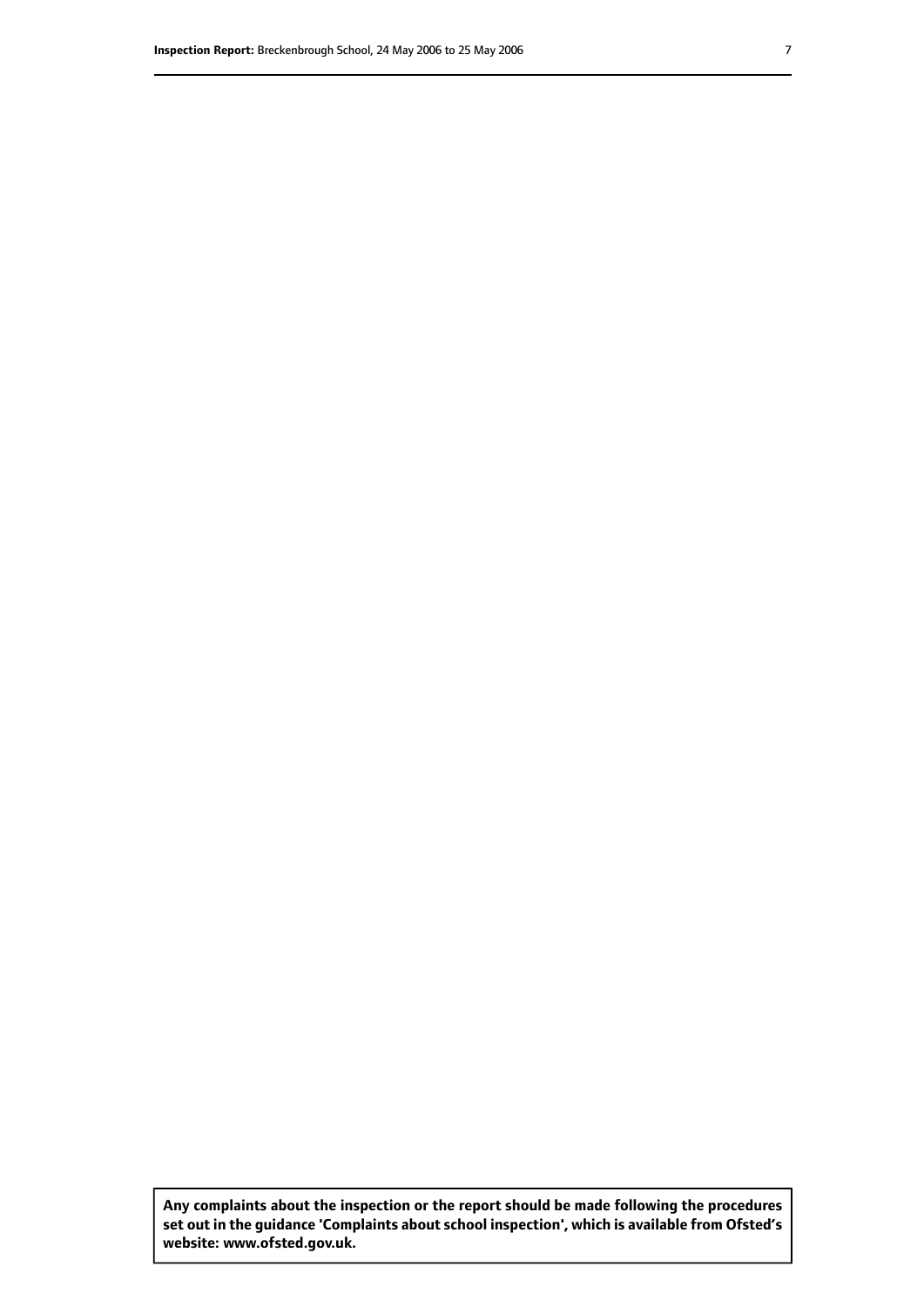# **Inspection judgements**

| Key to judgements: grade 1 is outstanding, grade 2 good, grade 3 | <b>School</b>  | $16-19$ |
|------------------------------------------------------------------|----------------|---------|
| satisfactory, and grade 4 inadequate                             | <b>Overall</b> |         |

#### **Overall effectiveness**

| How effective, efficient and inclusive is the provision of education,<br>integrated care and any extended services in meeting the needs of<br>learners? |     | NА        |
|---------------------------------------------------------------------------------------------------------------------------------------------------------|-----|-----------|
| How well does the school work in partnership with others to promote<br>learners' well-being?                                                            |     | NА        |
| The quality and standards in foundation stage                                                                                                           | ΝA  | <b>NA</b> |
| The effectiveness of the school's self-evaluation                                                                                                       |     | ΝA        |
| The capacity to make any necessary improvements                                                                                                         | Yes | NА        |
| Effective steps have been taken to promote improvement since the last<br>inspection                                                                     | Yes | ΝA        |

#### **Achievement and standards**

| How well do learners achieve?                                                                               | ΝA        |
|-------------------------------------------------------------------------------------------------------------|-----------|
| The standards <sup>1</sup> reached by learners                                                              | NА        |
| How well learners make progress, taking account of any significant variations<br>between groups of learners | <b>NA</b> |
| How well learners with learning difficulties and disabilities make progress                                 | <b>NA</b> |

#### **Personal development and well-being**

| How good is the overall personal development and well-being of the<br>learners?                                  | ΝA        |
|------------------------------------------------------------------------------------------------------------------|-----------|
| The extent of learners' spiritual, moral, social and cultural development                                        | <b>NA</b> |
| The behaviour of learners                                                                                        | <b>NA</b> |
| The attendance of learners                                                                                       | <b>NA</b> |
| How well learners enjoy their education                                                                          | <b>NA</b> |
| The extent to which learners adopt safe practices                                                                | <b>NA</b> |
| The extent to which learners adopt healthy lifestyles                                                            | <b>NA</b> |
| The extent to which learners make a positive contribution to the community                                       | <b>NA</b> |
| How well learners develop workplace and other skills that will contribute to<br>their future economic well-being | <b>NA</b> |

## **The quality of provision**

| How effective are teaching and learning in meeting the full range of<br>the learners' needs?          | ΝA |
|-------------------------------------------------------------------------------------------------------|----|
| How well do the curriculum and other activities meet the range of<br>needs and interests of learners? | ΝA |
| How well are learners cared for, guided and supported?                                                | ΝA |

 $^1$  Grade 1 - Exceptionally and consistently high; Grade 2 - Generally above average with none significantly below average; Grade 3 - Broadly average; Grade 4 - Exceptionally low.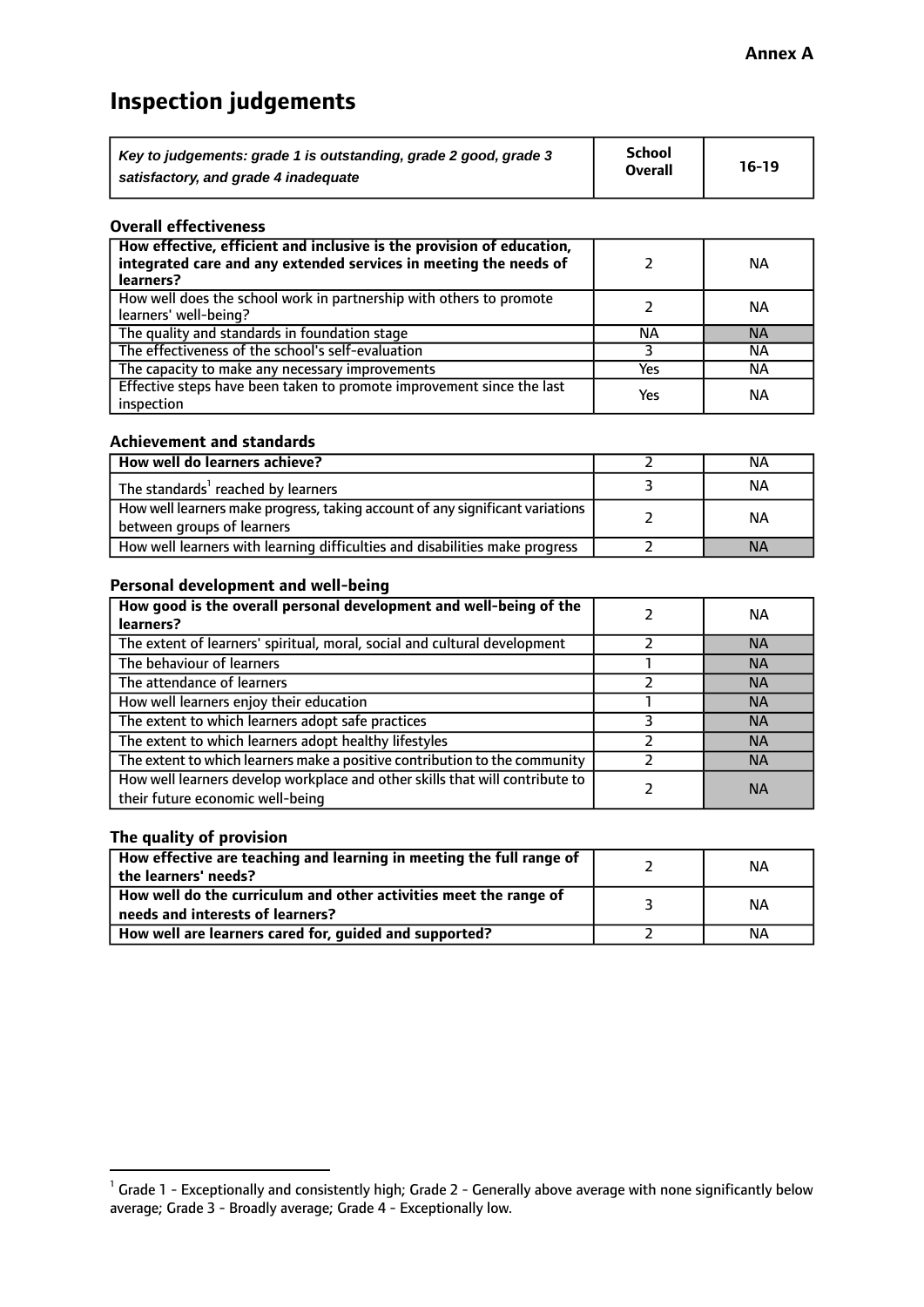## **Leadership and management**

| How effective are leadership and management in raising achievement<br>and supporting all learners?                                              |     | NA.       |
|-------------------------------------------------------------------------------------------------------------------------------------------------|-----|-----------|
| How effectively leaders and managers at all levels set clear direction leading<br>to improvement and promote high quality of care and education |     | <b>NA</b> |
| How effectively performance is monitored, evaluated and improved to meet<br>challenging targets, through quality assurance and self-review      |     | <b>NA</b> |
| How well equality of opportunity is promoted and discrimination tackled so<br>that all learners achieve as well as they can                     |     | <b>NA</b> |
| How effectively and efficiently resources are deployed to achieve value for<br>money                                                            |     | <b>NA</b> |
| The extent to which governors and other supervisory boards discharge their<br>responsibilities                                                  |     | <b>NA</b> |
| The adequacy and suitability of staff to ensure that learners are protected                                                                     | Yes | <b>NA</b> |

| The extent to which schools enable learners to be healthy                                     |            |  |
|-----------------------------------------------------------------------------------------------|------------|--|
| Learners are encouraged and enabled to eat and drink healthily                                | Yes        |  |
| Learners are encouraged and enabled to take regular exercise                                  | <b>Yes</b> |  |
| Learners are discouraged from smoking and substance abuse                                     | No         |  |
| Learners are educated about sexual health                                                     | No         |  |
| The extent to which providers ensure that learners stay safe                                  |            |  |
| Procedures for safequarding learners meet current government requirements                     | Yes        |  |
| Risk assessment procedures and related staff training are in place                            | <b>Yes</b> |  |
| Action is taken to reduce anti-social behaviour, such as bullying and racism                  | <b>Yes</b> |  |
| Learners are taught about key risks and how to deal with them                                 | No         |  |
| The extent to which learners make a positive contribution                                     |            |  |
| Learners are helped to develop stable, positive relationships                                 | Yes        |  |
| Learners, individually and collectively, participate in making decisions that affect them     | Yes        |  |
| Learners are encouraged to initiate, participate in and manage activities in school and the   | <b>Yes</b> |  |
| wider community                                                                               |            |  |
| The extent to which schools enable learners to achieve economic well-being                    |            |  |
| There is provision to promote learners' basic skills                                          | Yes        |  |
| Learners have opportunities to develop enterprise skills and work in teams                    | Yes        |  |
| Careers education and guidance is provided to all learners in key stage 3 and 4 and the sixth | No         |  |
| form                                                                                          |            |  |
| Education for all learners aged 14-19 provides an understanding of employment and the         | Yes        |  |
| economy                                                                                       |            |  |